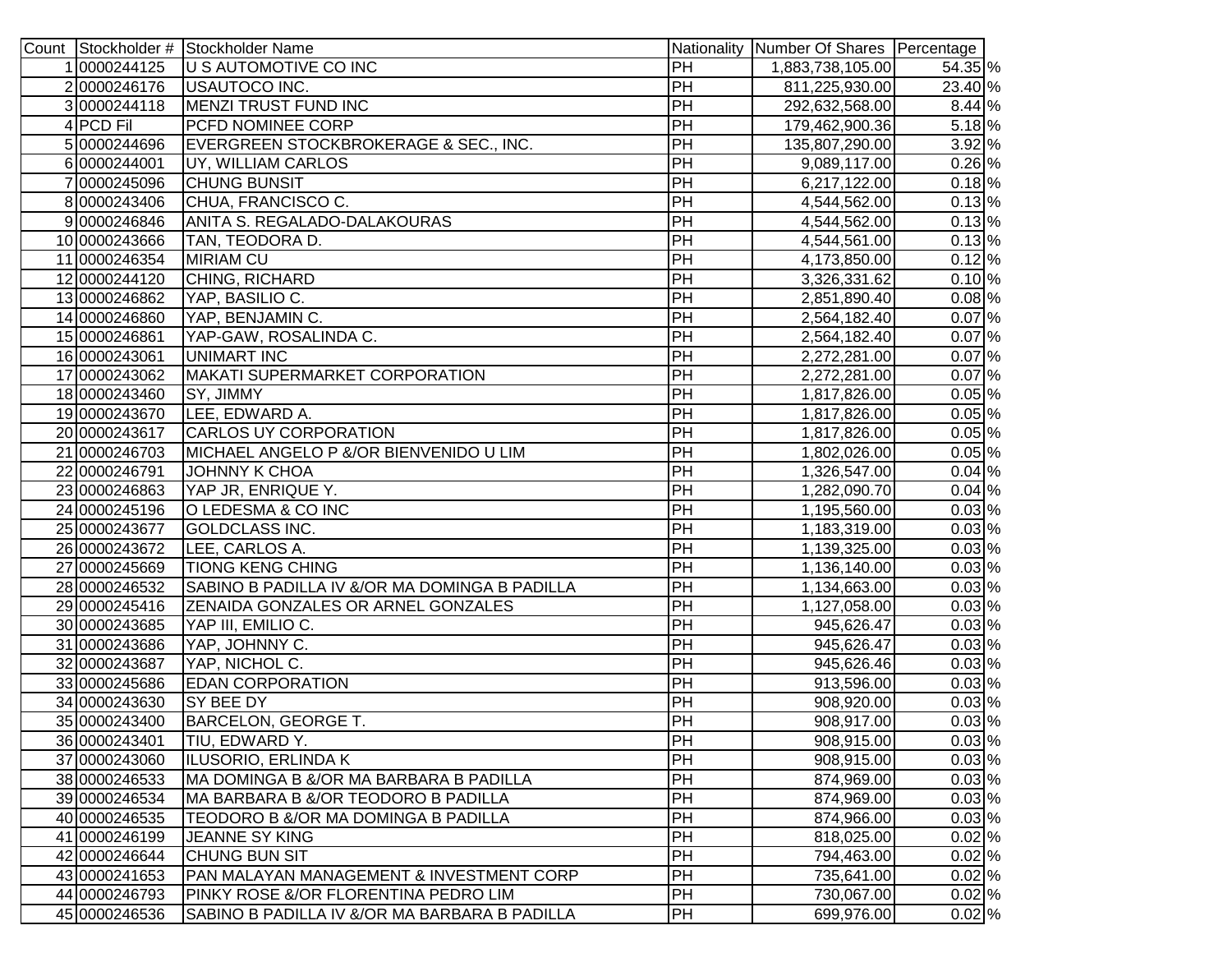|               | Count Stockholder # Stockholder Name               |                 | Nationality Number Of Shares Percentage |          |
|---------------|----------------------------------------------------|-----------------|-----------------------------------------|----------|
| 46 0000246785 | EDELYN LONGCHANHOI ITF KAILYN PEARL LONGCHANHOI    | PH              | 662,602.00                              | 0.02%    |
| 47 0000246633 | <b>CARLOS CHUNG BUNSIT</b>                         | $\overline{PH}$ | 640,413.00                              | 0.02%    |
| 48 0000246788 | EDELYN L ONGCHANHOI ITF KEVIN WILLIAM L ONGCHANHOI | $\overline{PH}$ | 602,367.00                              | $0.02\%$ |
| 49 0000246422 | MIRIAM C. CU                                       | $\overline{PH}$ | 599,319.00                              | $0.02\%$ |
| 50 0000245531 | DR. ANACLETO S. HERMOGENES                         | PH              | 568,073.00                              | 0.02%    |
| 51 0000243230 | <b>SEE, BENITO LAGUNA</b>                          | $\overline{PH}$ | 545,351.00                              | 0.02%    |
| 52 0000246249 | <b>FIDEL V. GIRON</b>                              | PH              | 540,807.00                              | 0.02 %   |
| 53 0000243299 | MIRIAM C. CU                                       | PH              | 529,675.00                              | 0.02 %   |
| 54 0000241635 | <b>FERIA, CRISTETA A</b>                           | PH              | 522,626.00                              | $0.02$ % |
| 55 0000246678 | FEDELINA U&/OR ELIODORO J&/OR BETHEL ANN RAVALO&/  | PH              | 500,325.00                              | $0.01$ % |
| 56 0000246754 | RONALDO V LAVAPIEZ                                 | PH              | 454,457.00                              | $0.01$ % |
| 57 0000241107 | MENDOZA, ALBERTO &/OR JEANIE C                     | PH              | 454,457.00                              | $0.01$ % |
| 58 0000243397 | CONSUNJI, EDWINA A.                                | PH              | 454,457.00                              | 0.01%    |
| 59 0000243098 | WELDING INDUSTRIES OF THE PHIL. INC.               | PH              | 454,457.00                              | $0.01\%$ |
| 60 0000245720 | ANGEL NGU                                          | $\overline{PH}$ | 454,457.00                              | $0.01\%$ |
| 61 0000244408 | JOHNNY CUA WEN GEE                                 | PH              | 431,735.00                              | $0.01\%$ |
| 62 0000243452 | NUBLA JR, RALPH                                    | PH              | 414,069.00                              | $0.01\%$ |
| 63 0000242974 | <b>ANITY TY</b>                                    | PH              | 411,355.00                              | $0.01\%$ |
| 64 0000244297 | BALTAO, HAZEL P                                    | PH              | 383,343.00                              | $0.01\%$ |
| 65 0000246694 | <b>JEANNE S KING</b>                               | PH              | 366,924.00                              | 0.01%    |
| 66 0000243483 | GO, CARLOS S.                                      | PH              | 363,572.00                              | $0.01\%$ |
| 67 0000241135 | ONG, JOSEPH D.                                     | PH              | 363,572.00                              | 0.01%    |
| 68 0000241247 | <b>TIU, EMILIO</b>                                 | PH              | 363,570.00                              | $0.01\%$ |
| 69 0000241782 | UY, REMEDIOS                                       | PH              | 363,570.00                              | $0.01\%$ |
| 70 0000243203 | <b>SY, VICENTE GUEVARA</b>                         | PH              | 363,570.00                              | 0.01%    |
| 71 0000246494 | MARSHALL COHU ITF: MARC ALLAN C. COHU              | PH              | 349,879.00                              | 0.01%    |
| 72 0000243408 | PENA SR, GREGORIO                                  | $\overline{PH}$ | 343,029.00                              | 0.01%    |
| 73 0000244122 | YAP JR, EMILIO C                                   | $\overline{PH}$ | 313,236.00                              | 0.01%    |
| 74 0000241017 | GO, EUSEBIO S                                      | $\overline{PH}$ | 290,854.00                              | 0.01%    |
| 75 0000243680 | YAP, BENJAMIN C.                                   | $\overline{PH}$ | 287,708.00                              | 0.01 %   |
| 76 0000244435 | V LEYEZA                                           | $\overline{PH}$ | 278,198.00                              | $0.01\%$ |
| 77 0000243674 | JOSEF, JOSEFINA N.                                 | PH              | 272,678.00                              | 0.01%    |
| 78 0000241574 | YAP, FLORENTINO C                                  | $\overline{PH}$ | 272,678.00                              | 0.01%    |
| 79 0000241644 | GO, CARLITO C                                      | PH              | 272,678.00                              | $0.01\%$ |
| 80 0000241906 | TANQUETO JR, PERSHING                              | $\overline{PH}$ | 272,677.00                              | $0.01\%$ |
| 81 0000243454 | CIPRIANO, PURIFICACION M.                          | <b>PH</b>       | 272,677.00                              | 0.01%    |
| 82 0000243471 | <b>JOSE LIM CHU TICK</b>                           | PH              | 272,677.00                              | $0.01\%$ |
| 83 0000243515 | <b>GAN TIONG CHUA</b>                              | PH              | 272,677.00                              | $0.01\%$ |
| 84 0000241019 | GO, WILSON G.                                      | PH              | 254,503.00                              | 0.01%    |
| 85 0000240942 | <b>CHUA HU HUA</b>                                 | PH              | 254,498.00                              | $0.01\%$ |
| 86 0000246733 | NAPOLEON S TIONGCO &/OR JOHN L TIONGCO             | PH              | 251,708.00                              | $0.01\%$ |
| 87 0000246563 | DANIEL C CU                                        | PH              | 247,581.00                              | 0.01%    |
| 88 0000244291 | ESTATE DEVELOPERS AND INVESTORS CORP               | PH              | 242,861.00                              | 0.01%    |
| 89 0000246361 | ELIODORO J. RAVALO                                 | PH              | 240,863.00                              | 0.01%    |
| 90 0000243261 | MENDOZA, AMORSOLO V                                | PH              | 239,383.00                              | $0.01\%$ |
| 91 0000246766 | ANDREA D DOMINGO                                   | PH              | 234,440.00                              | $0.01\%$ |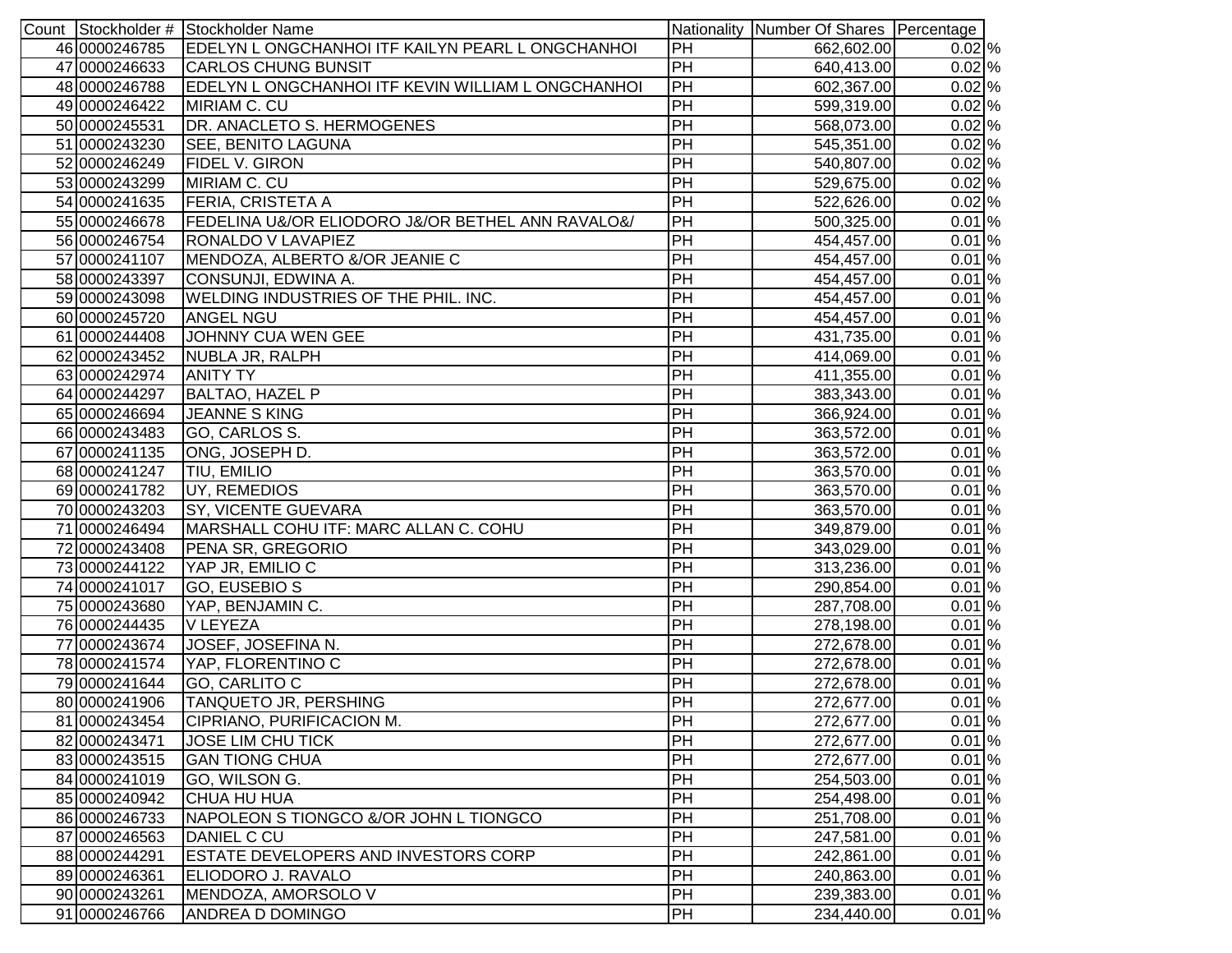| Count Stockholder # | Stockholder Name                           |            | Nationality Number Of Shares Percentage |          |
|---------------------|--------------------------------------------|------------|-----------------------------------------|----------|
| 92 0000243074       | OPPEN, ANTONIO C.                          | IPH        | 230,848.00                              | $0.01\%$ |
| 93 0000246161       | JESSE REYES                                | IРН        | 227,237.00                              | $0.01\%$ |
| 94 0000246556       | P & A AGRICULTURAL & TRADING CORPORATION   | PH         | 227,230.00                              | 0.01%    |
| 95 0000243362       | YUQUICO, GEORGE                            | PH         | 218,144.00                              | 0.01%    |
| 96 0000244784       | JOSE C FELICIANO &/OR PONCIANA M FELICIANO | IPH        | 209,054.00                              | 0.01%    |
| 97 0000243405       | DY QUIM PONG                               | PH         | 206,449.00                              | $0.01\%$ |
| 98 0000246349       | <b>IPLACIDO E. LABAO</b>                   | IPH        | 204,509.00                              | 0.01%    |
| 99 0000241802       | YAP, ARSENIO ISIDRO G.                     | PH         | 199,961.00                              | 0.01%    |
| 100 0000246689      | <b>MIRIAM C CU</b>                         | <b>IPH</b> | 190,488.00                              | 0.01%    |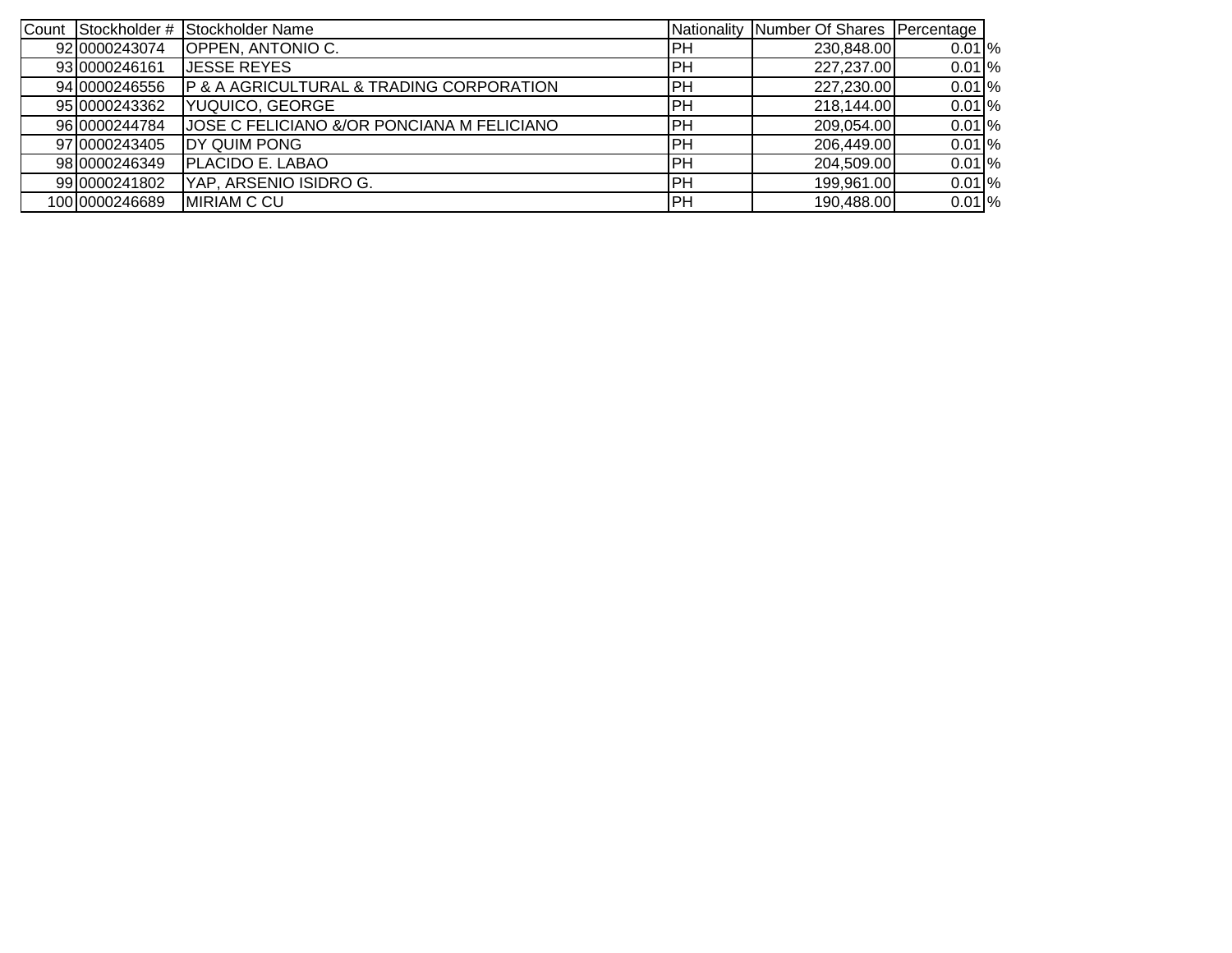## **BENEFICIAL OWNER REPORT**

## Company Code - MB0000000000 & Company Name - MANILA BULLETIN

| Business Date: December 28, 2018                        |                    |
|---------------------------------------------------------|--------------------|
| <b>BPNAME</b>                                           | <b>HOLDINGS</b>    |
| SOLAR SECURITIES, INC.                                  | 28,409,372         |
| COL Financial Group, Inc.                               | 13,540,374         |
| ABACUS SECURITIES CORPORATION                           | 13,390,437         |
| PHIL-PROGRESS SECURITIES CORPORATION                    | 12,820,911         |
| <b>MANDARIN SECURITIES CORPORATION</b>                  | 8,255,691          |
| <b>QUALITY INVESTMENTS &amp; SECURITIES CORPORATION</b> | 7,210,914          |
| PNB SECURITIES, INC.                                    | 6,411,168          |
| HDI SECURITIES, INC.                                    | 6,156,975          |
| <b>BPI SECURITIES CORPORATION</b>                       | 5,398,181          |
| UPCC SECURITIES CORP.                                   | 4,814,271          |
| TRI-STATE SECURITIES, INC.                              | 4,605,216          |
| FIRST METRO SECURITIES BROKERAGE CORP.                  | 4,007,498          |
| EVERGREEN STOCK BROKERAGE & SEC., INC.                  | 3,709,564          |
| LUYS SECURITIES COMPANY, INC.                           | 3,675,975          |
| SB EQUITIES, INC.                                       | 3,352,838          |
| Foreign Ownership Monitoring Report -                   | 2,980,254          |
| EASTERN SECURITIES DEVELOPMENT CORPORATION              | 2,395,628          |
| R. NUBLA SECURITIES, INC.                               | 2,155,736          |
| AB CAPITAL SECURITIES, INC.                             | 1,829,298          |
| SUMMIT SECURITIES, INC.                                 | 1,794,645          |
| NEW WORLD SECURITIES CO., INC.                          | 1,722,731          |
| VENTURE SECURITIES, INC.                                | 1,721,005          |
| <b>BDO SECURITIES CORPORATION</b>                       | 1,685,572          |
| DIVERSIFIED SECURITIES, INC.                            | 1,644,248          |
| PAPA SECURITIES CORPORATION                             | 1,626,404          |
| E. CHUA CHIACO SECURITIES, INC.                         | 1,596,759          |
| <b>STRATEGIC EQUITIES CORP.</b>                         | 1,478,422          |
| PHILSTOCKS FINANCIAL INC                                | 1,434,387          |
| TANSENGCO & CO., INC.                                   | 1,282,977          |
| <b>GLOBALINKS SECURITIES &amp; STOCKS, INC.</b>         | 1,262,559          |
| TOWER SECURITIES, INC.                                  | 1,171,479          |
| A & A SECURITIES, INC.                                  | 1,159,120          |
| <b>INVESTORS SECURITIES, INC,</b>                       | 1,123,601          |
| G.D. TAN & COMPANY, INC.                                | 1,122,749          |
| PAN ASIA SECURITIES CORP.                               | 1,107,488          |
| <b>IGC SECURITIES INC.</b>                              | 1,099,503          |
| RCBC SECURITIES, INC.                                   | 1,084,474          |
| AP SECURITIES INCORPORATED                              | 1,002,538          |
| R. S. LIM & CO., INC.                                   | 953,784            |
| CITIBANK N.A.                                           | 870,998            |
| UNICAPITAL SECURITIES INC.                              | 859,330            |
| TRITON SECURITIES CORP.                                 | 857,187            |
| MAYBANK ATR KIM ENG SECURITIES, INC.                    |                    |
| STANDARD SECURITIES CORPORATION                         | 820,194<br>768,410 |
| <b>WEALTH SECURITIES, INC.</b>                          |                    |
|                                                         | 763,415            |
| YU & COMPANY, INC.                                      | 744,723            |
| MERCANTILE SECURITIES CORP.                             | 627,617            |
| WESTLINK GLOBAL EQUITIES, INC.                          | 578,258            |
| DAVID GO SECURITIES CORP.                               | 572,673            |
| <b>BDO NOMURA SECURITIES INC</b>                        | 545,460            |
| PREMIUM SECURITIES, INC.                                | 539,636            |
| R & L INVESTMENTS, INC.                                 | 534,965            |
| DA MARKET SECURITIES, INC.                              | 503,789            |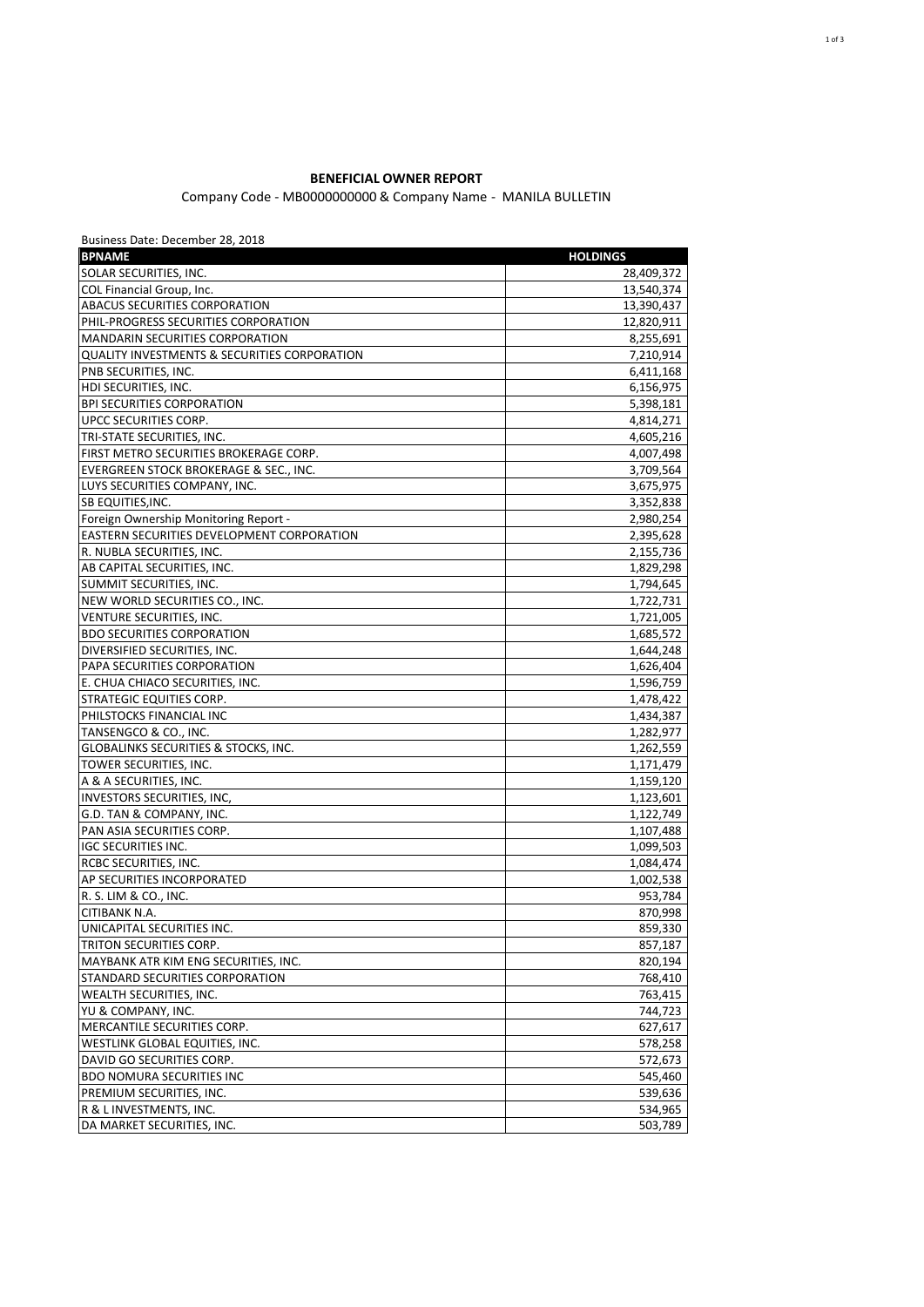| <b>BPNAME</b>                                            | <b>HOLDINGS</b> |
|----------------------------------------------------------|-----------------|
| GUILD SECURITIES, INC.                                   | 498,628         |
| REGINA CAPITAL DEVELOPMENT CORPORATION                   | 463,115         |
| R. COYIUTO SECURITIES, INC.                              | 457,334         |
| MOUNT PEAK SECURITIES, INC.                              | 422,983         |
| ARMSTRONG SECURITIES, INC.                               | 405,229         |
| H. E. BENNETT SECURITIES, INC.                           | 372,998         |
| BERNAD SECURITIES, INC.                                  | 328,695         |
| INTRA-INVEST SECURITIES, INC.                            | 295,595         |
| BELSON SECURITIES, INC.                                  | 283,267         |
| <b>JSG SECURITIES, INC.</b>                              | 261,314         |
| A. T. DE CASTRO SECURITIES CORP.                         | 227,008         |
| OPTIMUM SECURITIES CORPORATION                           | 211,813         |
| BA SECURITIES, INC.                                      | 211,032         |
| SINCERE SECURITIES CORPORATION                           | 188,615         |
| RCBC TRUST & INVESTMENT DIVISION                         | 177,494         |
| PNB TRUST BANKING GROUP                                  | 175,895         |
| ASIA PACIFIC CAPITAL EQUITIES & SECURITIES CORP.         | 171,435         |
| GOLDSTAR SECURITIES, INC.                                | 163,157         |
| JAKA SECURITIES CORP.                                    | 141,681         |
| S.J. ROXAS & CO., INC.                                   | 129,888         |
| EQUITIWORLD SECURITIES, INC.                             | 125,010         |
| PHILIPPINE EQUITY PARTNERS, INC.                         | 124,640         |
| COHERCO SECURITIES, INC.                                 | 112,180         |
| YAO & ZIALCITA, INC.                                     | 108,804         |
| GOLDEN TOWER SECURITIES & HOLDINGS, INC.                 | 105,544         |
| MDR SECURITIES, INC.                                     | 104,640         |
| F. YAP SECURITIES, INC.                                  | 104,604         |
| TIMSON SECURITIES, INC.                                  | 99,471          |
| ASIASEC EQUITIES, INC.                                   | 92,446          |
| ALPHA SECURITIES CORP.                                   | 91,853          |
| <b>ASTRA SECURITIES CORPORATION</b>                      | 90,885          |
| CITISECURITIES, INC.                                     | 88,117          |
| E.SECURITIES, INC.                                       | 82,083          |
| CHINA BANK SECURITIES CORPORATION                        | 80,899          |
| BENJAMIN CO CA & CO., INC.                               | 68,260          |
| UCPB SECURITIES, INC.                                    | 62,270          |
| IMPERIAL, DE GUZMAN, ABALOS & CO., INC.                  | 59,009          |
| I. ACKERMAN & CO., INC.                                  | 58,158          |
| B. H. CHUA SECURITIES CORPORATION                        | 56,360          |
| DEUTSCHE REGIS PARTNERS, INC.                            | 44,766          |
| RTG & COMPANY, INC.                                      | 39,477          |
| AAA SOUTHEAST EQUITIES, INCORPORATED                     | 36,007          |
| LARRGO SECURITIES CO., INC.                              | 29,004          |
| PLATINUM SECURITIES, INC.                                | 27,305          |
| CAMPOS, LANUZA & COMPANY, INC.                           | 27,275          |
| J.M. BARCELON & CO., INC.                                | 23,279          |
| TRANS-ASIA SECURITIES, INC.                              | 20,758          |
| FIDELITY SECURITIES, INC.                                | 19,297          |
| RCBC TRUST & INVESTMENT DIVISION - VARIOUS TAXABLE ACCTS | 18,817          |
| EQUITABLE SECURIITES (PHILS.) INC.                       | 12,255          |
| SALISBURY BKT SECURITIES CORPORATION                     | 12,108          |
| I. B. GIMENEZ SECURITIES, INC.                           | 8,949           |
| DBP-DAIWA CAPITAL MARKETS PHILPPINES, INC.               | 7,837           |
| FIRST INTEGRATED CAPITAL SECURITIES, INC.                | 6,362           |
| EAGLE EQUITIES, INC.                                     | 6,138           |
| SUPREME STOCKBROKERS, INC                                | 5,591           |
| HK SECURITIES, INC.                                      | 4,982           |
| DW CAPITAL INC.                                          | 4,774           |
| WONG SECURITIES CORPORATION                              | 4,023           |